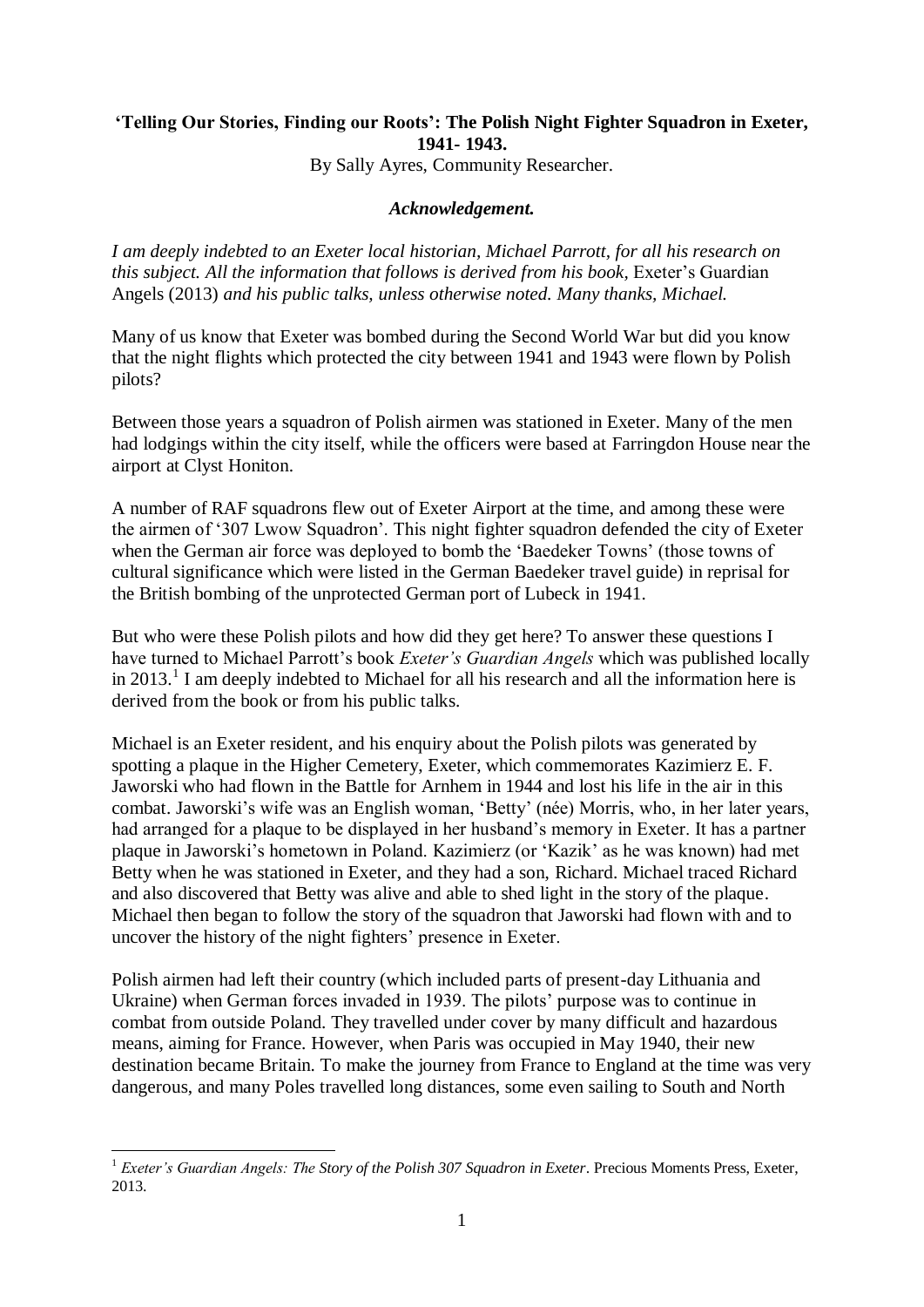America, in order to take the risky Atlantic crossing to Britain, to present themselves for service.

At first the British did not realise the Poles' proficiency as pilots but as soon as their skills were recognised the RAF included them in the squadrons. The Polish servicemen were initially stationed in Blackpool in 1940 but then moved to Lincolnshire when a new team was formed under Squadron Commander Stanislaw Pietraszkiewicz. It was named the '307 (City of Lwow) Night Fighter Squadron'. The City of Lwow, (often known by the Russian spelling of Lvov, by the English) is now called Lviv and is part of independent Ukraine. It had become part of Western Ukraine in 1939 when the Red Army took control but it was occupied by Germany from 1941 until 1944 and was known as Lemberg; it later returned to Soviet rule until independence came in 1991. This cosmopolitan city coincidentally has the same motto as Exeter: *Semper Fidelis*.

The squadron operated from the Isle of Man, Cheshire, and Bristol before arriving in Exeter in April 1941. Many men found accommodation in Heavitree and Newtown. They would be taken to the airport by bus, with women at the wheel. Some of the men in the squadron got married and set up homes in Exeter. Some had children in the city in these years before the squadron was moved to Wales in 1943.

The night fighters' role was to defend the towns and coast of southwest England from enemy air attacks undertaken in darkness. The pilots covered the area from Plymouth to Dorset and up to South Wales as well as the Channel and the Channel Isles. They became known as the 'Night Owls' or the 'Lwow Eagle Owls' and an owl, a plane and a crescent moon were included in their emblem. Other airmen acknowledged the squadron members by mimicking the hooting call of an owl in their presence.

Flights were made in Defiants, Beaufighters and latterly in Mosquito aircraft. Although the Polish pilots were skilled, these planes were subject to technical failures and were often difficult to land if one engine failed. Many of the twenty-one service men who died during the squadron's time in Devon were killed as a result of such problems.

Radar was still a relatively new technology when the 307 Squadron came to Exeter, but it was available to support the RAF's work. Good night vision was also important and teamwork was essential. The night fighters flew in crews of two all over the southwest. When they returned from combat they would sometimes perform a barrel roll over the airport to indicate how many attacking planes had been defeated, before landing.

In their time off the pilots' camaraderie was apparent in the George and Dragon Pub in Clyst St. George where they wrote their signatures on the ceiling. (These ceiling panels were removed in the 1970s and they are now held by the Exmouth RAF Association.) Many social events were also arranged in the city and the pilots joined with Exeter's community to make new friendships and support each other through the war.

From 1941 Jerszy Antonowicz was the Squadron Leader but he suffered a fatal accident on landing at the Exeter airstrip in October. In November he was replaced by Wing Commander Stanislaw Brejnak and then Jan Michalowski took the position in July 1942. Michalowski was an experienced pilot and had flown in the Battle of Britain in 1940. He was popular and charismatic.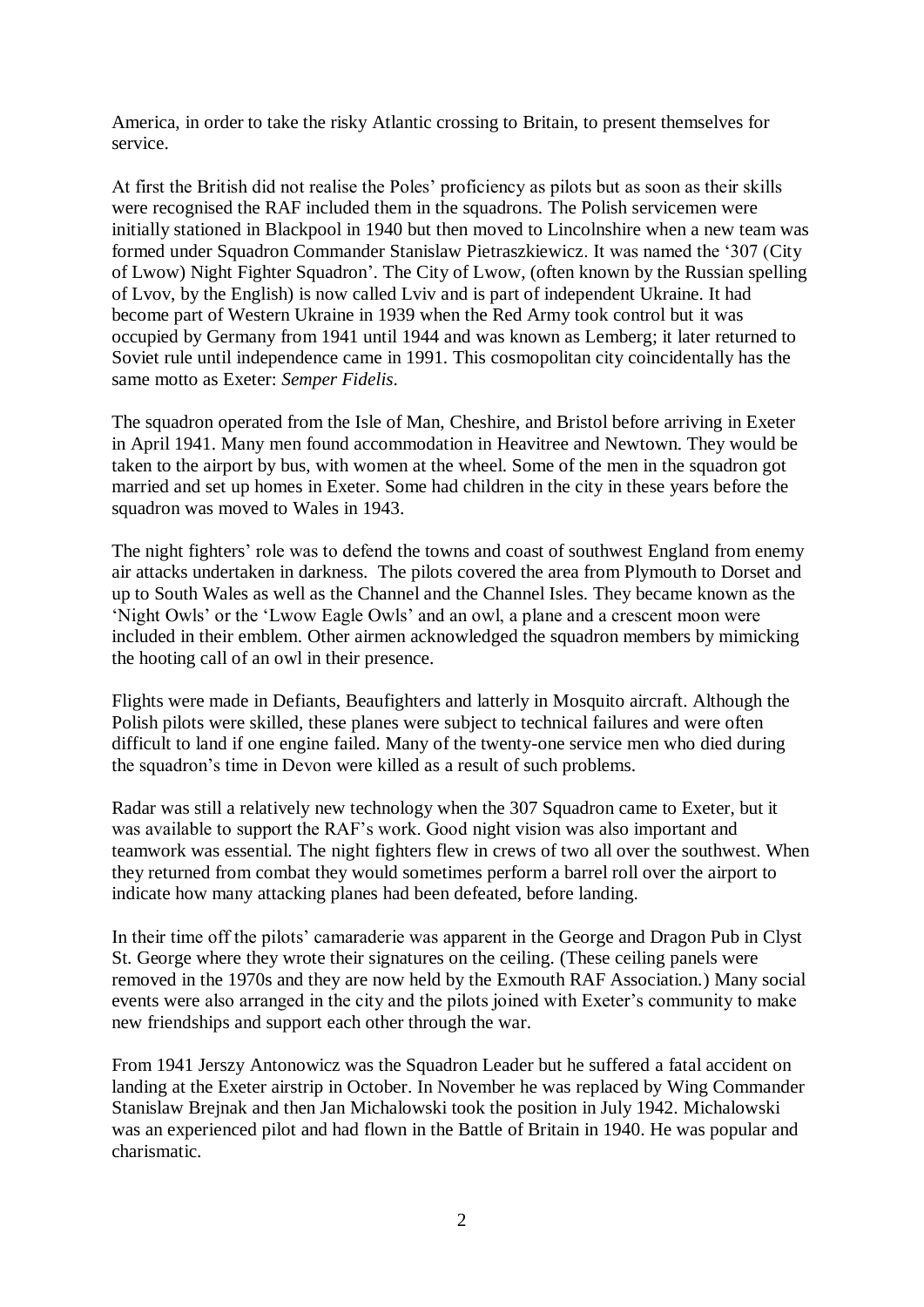

Squadron Leader Jan Michalowski, with his Alsatian, Barry. From Michael Parrott, *Exeter's Guardian Angels*, p. 107.



Jan Michalowski making a speech in front of Exeter Cathedral, before the presentation of the Polish flag to the Mayor of Exeter, 15th November 1942. From Michael Parrott, *Exeter's Guardian Angels*, p.111.

3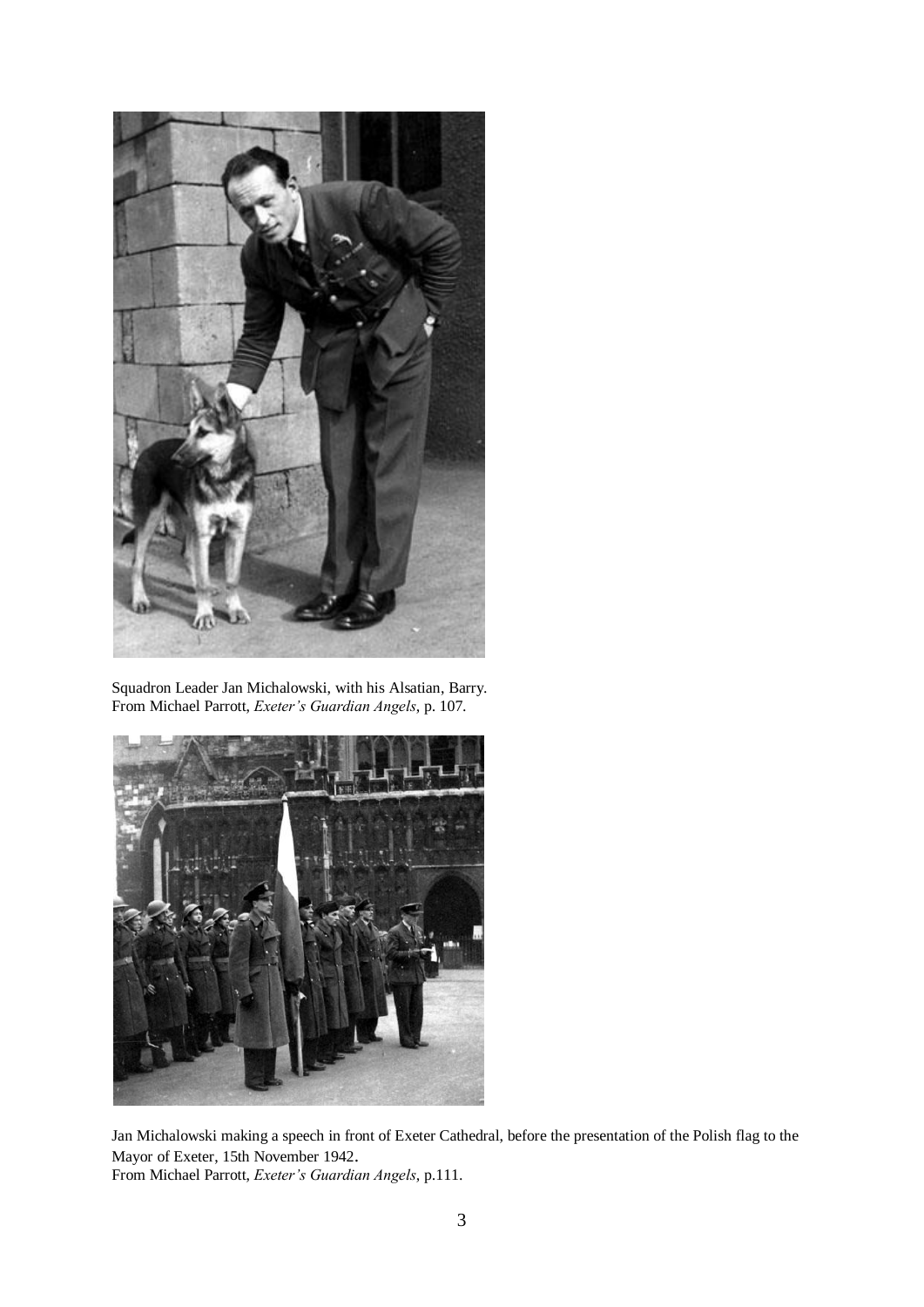Michalowski was a significant member of a ceremony which took place on  $15<sup>th</sup>$  November 1942 outside Exeter Cathedral, to acknowledge Exeter's gratitude to the 307 Squadron and the reciprocal friendship of Exeter and Lwow. The Bishop of Exeter dedicated a polish flag, which had been blessed by the Polish chaplain, and then Wing Commander Michalowski presented it to the Mayor of Exeter. The Bishop and other dignitaries and clergy attended along with the squadron. The Mayor spoke of the squadron as Exeter's 'guardian angels' and pledged to keep the flag in Exeter's Guildhall in perpetuity.

The 307 Squadron had protected Exeter in the concentrated overnight bombing raids which began in April 1942. From  $23^{\text{rd}}$  to  $29^{\text{th}}$  April, German planes had attacked the city (although, as Parrott notes, this did not stop the 307 Squadron team playing football against the Exeter Home Guard at St James' Park on  $29^{th}$  April, - and winning 3:1). Then, on the night of  $3^{rd}/4^{th}$ May the most intense attacks occurred. At just after 1 o'clock on the morning of  $\tilde{4}^{th}$  May, the radar operators based at Exminster reported thirty bombers on their way from Paris. Against these thirty Junkers, the night fighters had just three serviceable Beaufighters available at the time. However by two-thirty in the morning one Junker had crashed near Topsham cricket pitch and three had been shot down. There were a hundred and fifty-six deaths that night; the German crew members who died are buried alongside other servicemen in the Higher Cemetery in Exeter.

During the bombing, the Countess of Devon was giving birth to her son, Hugh Rupert, at Powderham Castle. Hugh is the eighteenth Earl of Devon. On his birthday the next year the squadron sent him a birthday greeting, with a 'diploma' and the 'Eagle Owls' squadron emblem.

The raids continued over the summer and it was reckoned that the Polish squadron had defeated five hundred planes by the end of 1942. The Secretary of State for Air, Sir Archibald Sinclair, sent the 'wonderful Polish Squadron' a message of appreciation after the Exeter blitz.

On 2nd April 1943 the squadron was moved to Swansea but a sad event preceded their departure. In March, Jan Michalowski attempted to raise the morale of those pilots who had become discouraged by the number of accidents resulting from the instability of the Mosquito planes. He tried to demonstrate how a successful landing could be managed despite having one engine disabled, but tragically his landing was disrupted by a strong gust of wind and his life was lost, along with that of his co-pilot, Stanislaw Szkop. The accident shocked the servicemen and many people of Exeter who held Michalowski in high regard. He is buried in the Higher Cemetery in Exeter and four hundred people attended the funeral on  $23^{\text{rd}}$  March, no long before the squadron left for Wales on  $15<sup>th</sup>$  April 1943.

Although the 307 Squadron left Exeter nearly seventy years ago, Exeter wants to commemorate the Poles' protective role in the war, and to acknowledge the contribution the pilots made to the city. Thanks to Michael Parrott's research, a new annual event has been initiated with the Mayor of Exeter. On  $15<sup>th</sup>$  November, (the date the ceremony took place in front of the Cathedral in 1942) a new Polish flag is now flown outside Exeter's Guildhall. Now known as'307 Squadron Day', this commemorative event allows the people of Exeter to share in an act of gratitude and appreciation for the commitment made to this city by friends from far away, who fought for Exeter and with Britain, for a common cause.